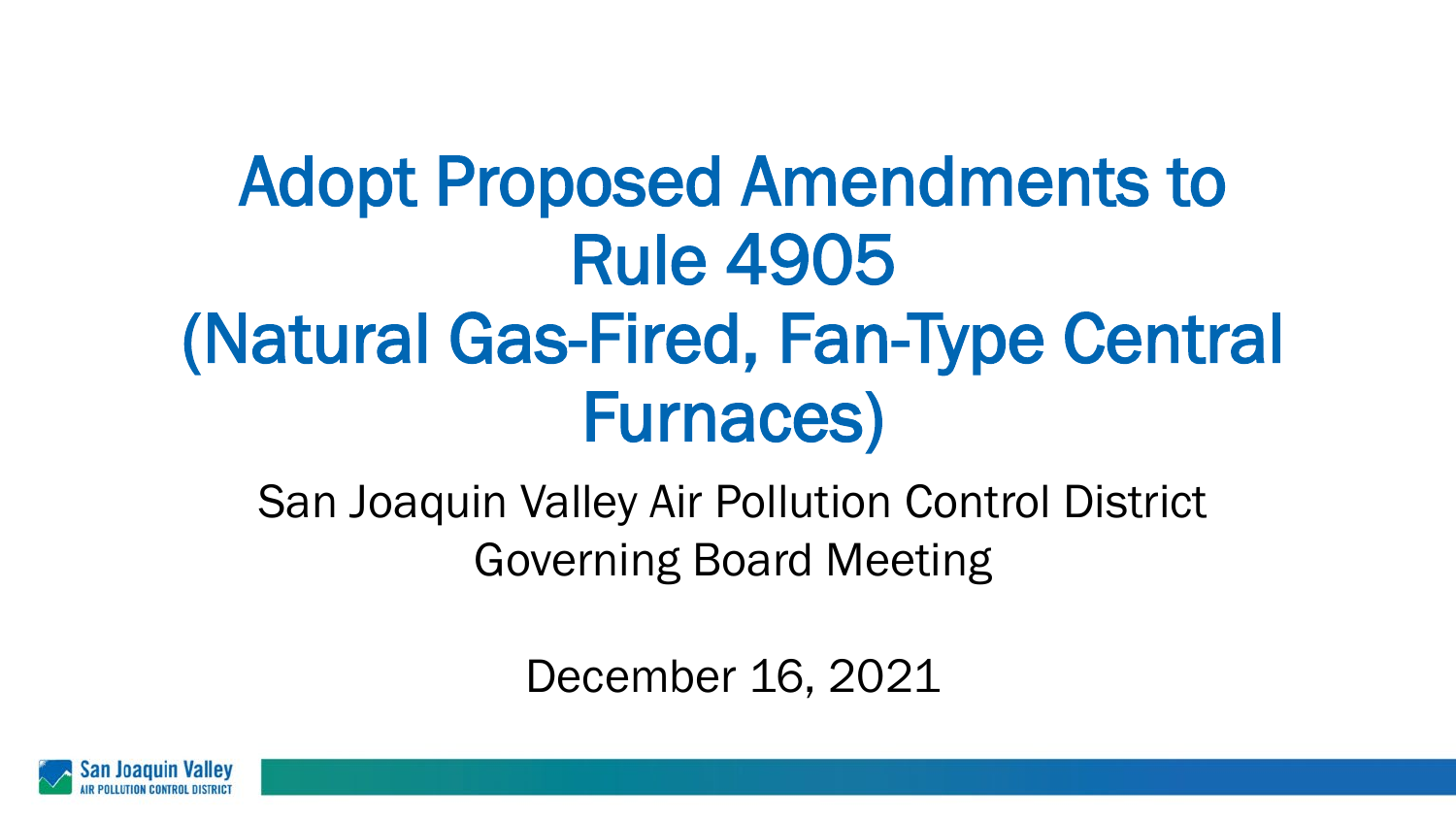# Rule 4905 Requirements

- Rule 4905 first adopted in 2005
- Establishes NOx emissions "point-ofsale" standards for wide-range of natural gas-fired furnaces
- Applies to central natural-gas furnaces with heat input less than 150,000 Btu/hr, and combination heating/cooling furnaces less than 65,000 Btu/hr



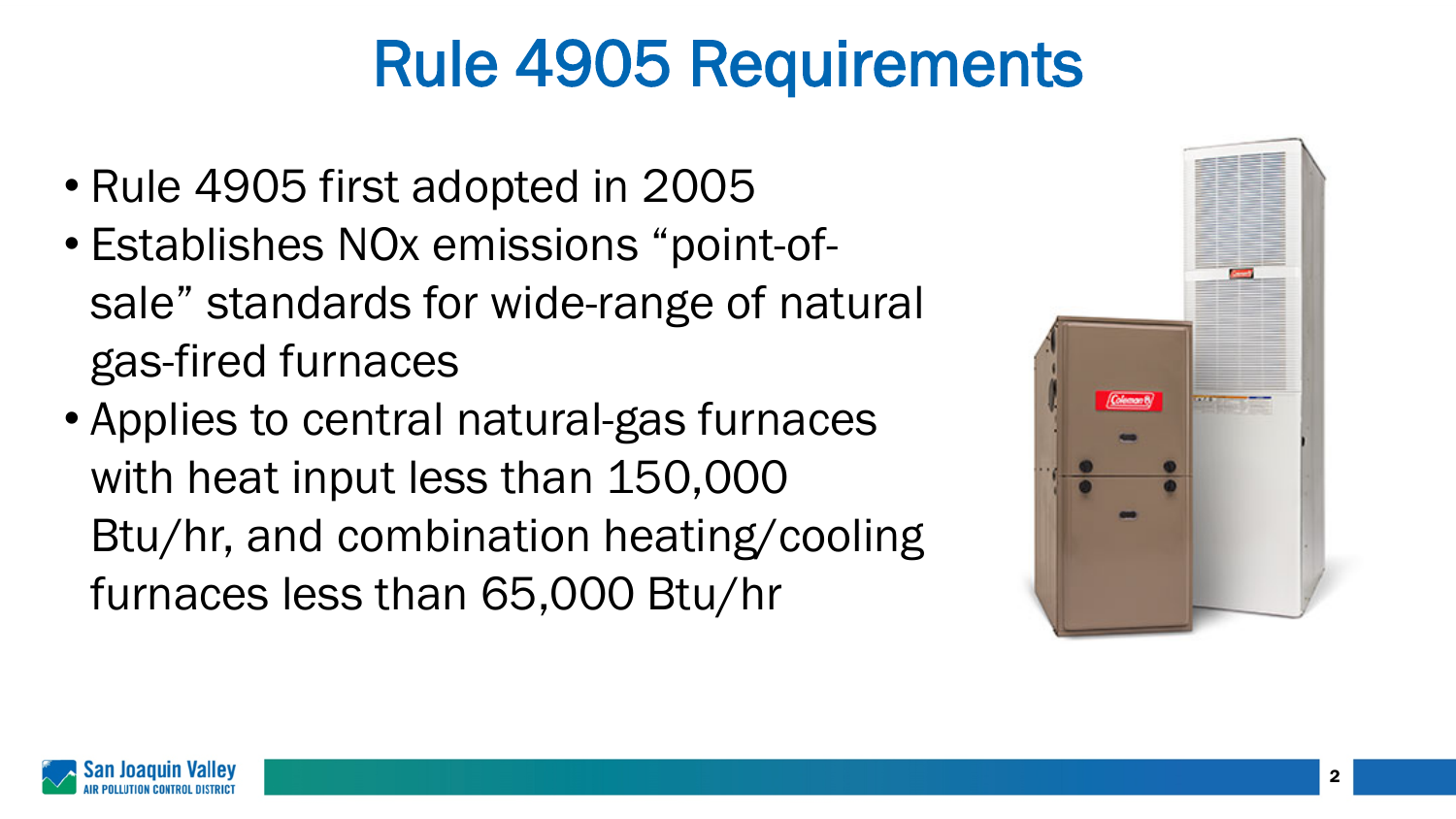#### Additional Time Needed for Technology Development

- Through past regulatory efforts, manufacturers successful in meeting deadlines and developing furnace technologies that meet 14 ng/J NOx limit for all unit types, except manufactured home furnaces
	- Manufactured home units represent approximately 1% of total units sold
- COVID-19 impacts have delayed ability of manufacturers to develop compliant manufactured home units by September 30, 2021 deadline – Supply chains affected; labor shortage
- New manufactured home furnaces also subject to standards set by U.S. Department of Housing and Urban Development and U.S. Department of Energy
- Manufacturers have requested additional time to develop compliant manufactured home units

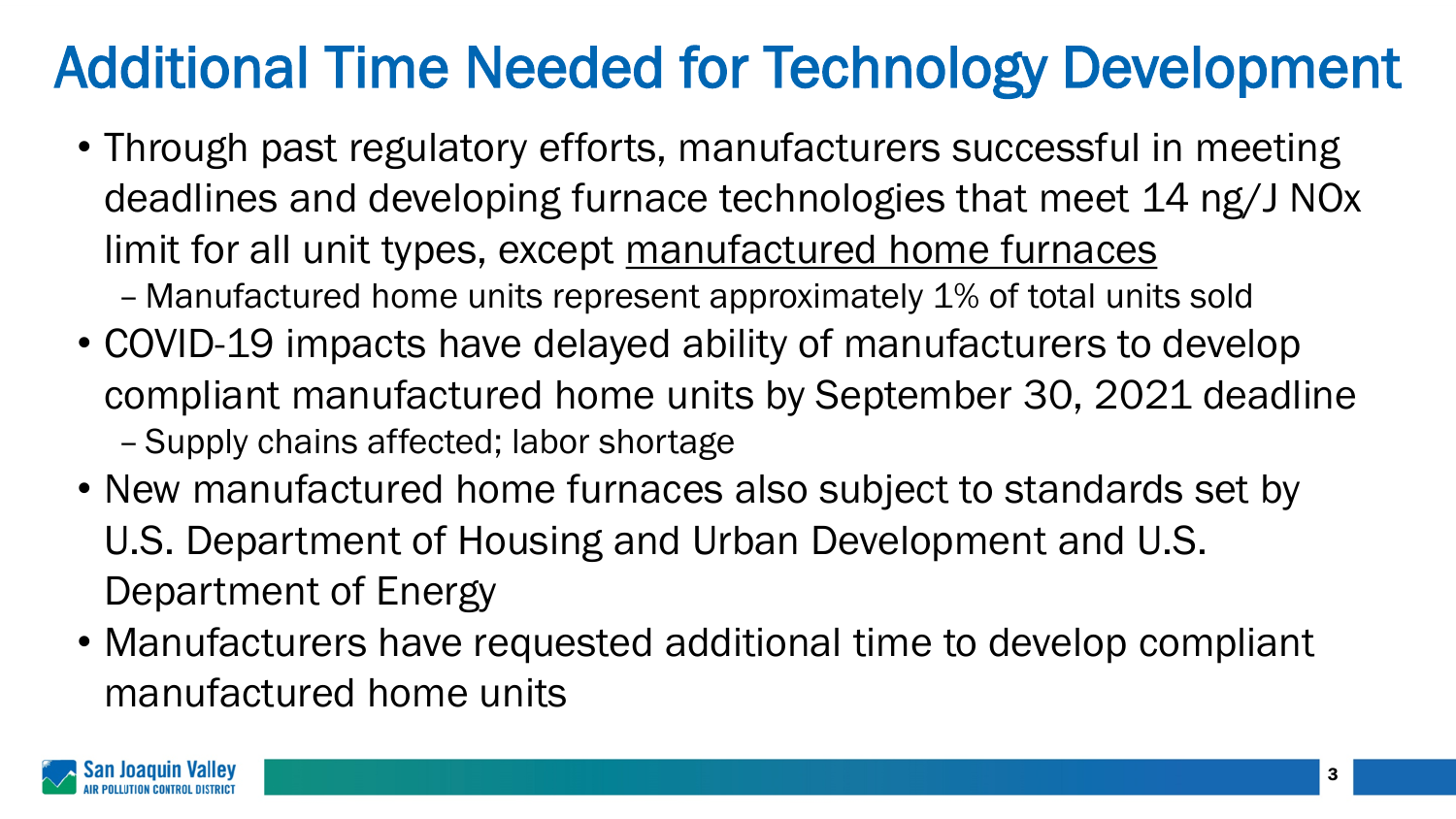### Proposed Rule 4905 Amendments

- District worked closely with SCAQMD to address concerns raised by furnace manufacturers regarding development of compliant manufactured home furnaces
- Proposed amendments would extend compliance period for all manufactured home furnaces by 2 years to September 30, 2023 –Parallels extensions by SCAQMD in Oct. 2021 Rule 1111 amendment
- Continue sell-through period of 6-months
- Proposed amendments provides for continued availability of furnaces for affordable housing market

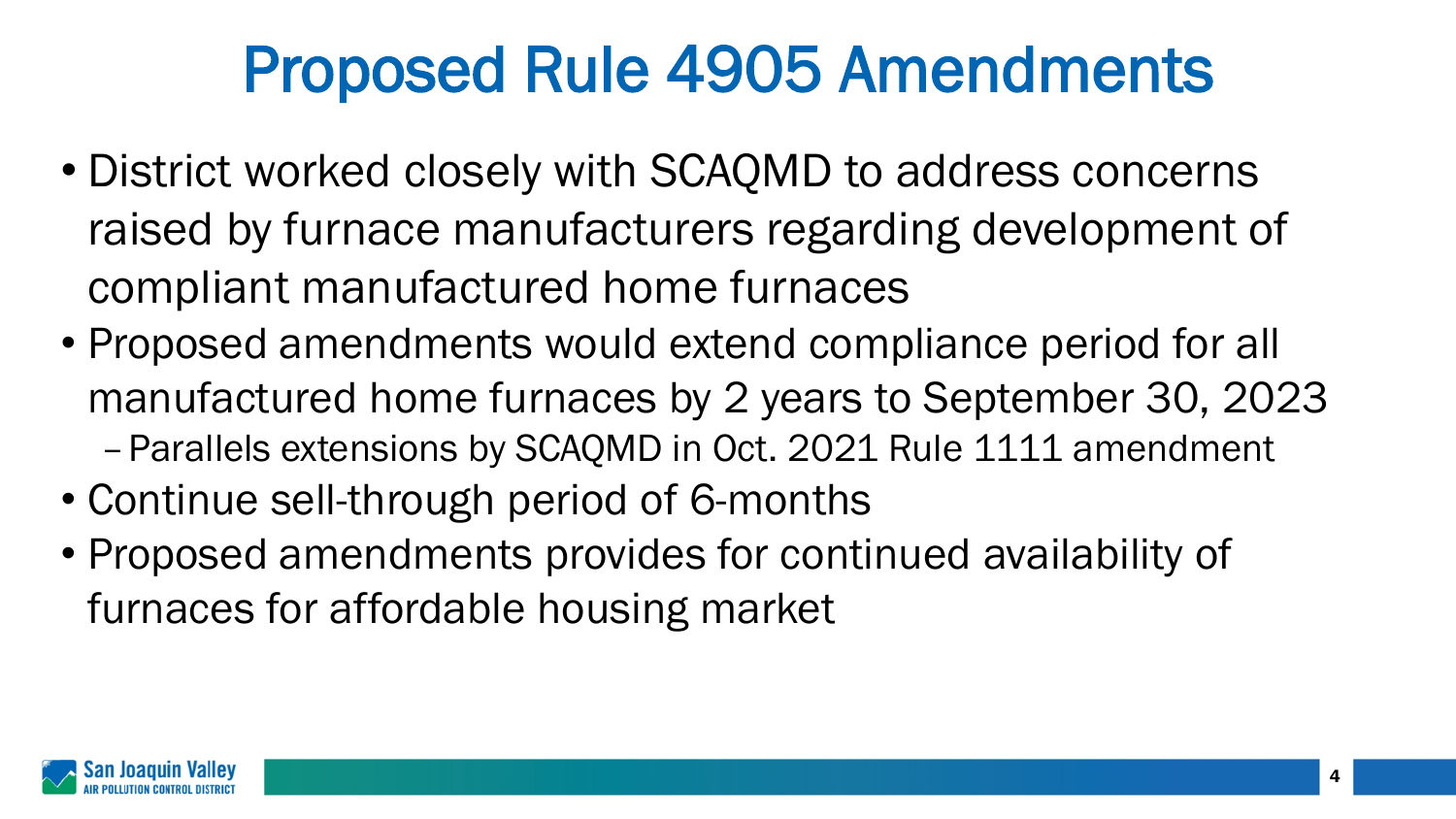### Rule Development Public Process

- District worked closely with affected manufacturers earlier in 2021 as technology timeline challenges began to arise due to the COVID-19 pandemic
- Public workshop held on November 18, 2021 with subsequent public comment period
	- –Comments have assisted in developing proposed amendments
	- –Comments included support of proposed amendments and questions regarding potential new technologies (e.g. electric heat pumps)
- Proposed amendments to Rule 4905 publicly noticed and made available on November 16, 2021

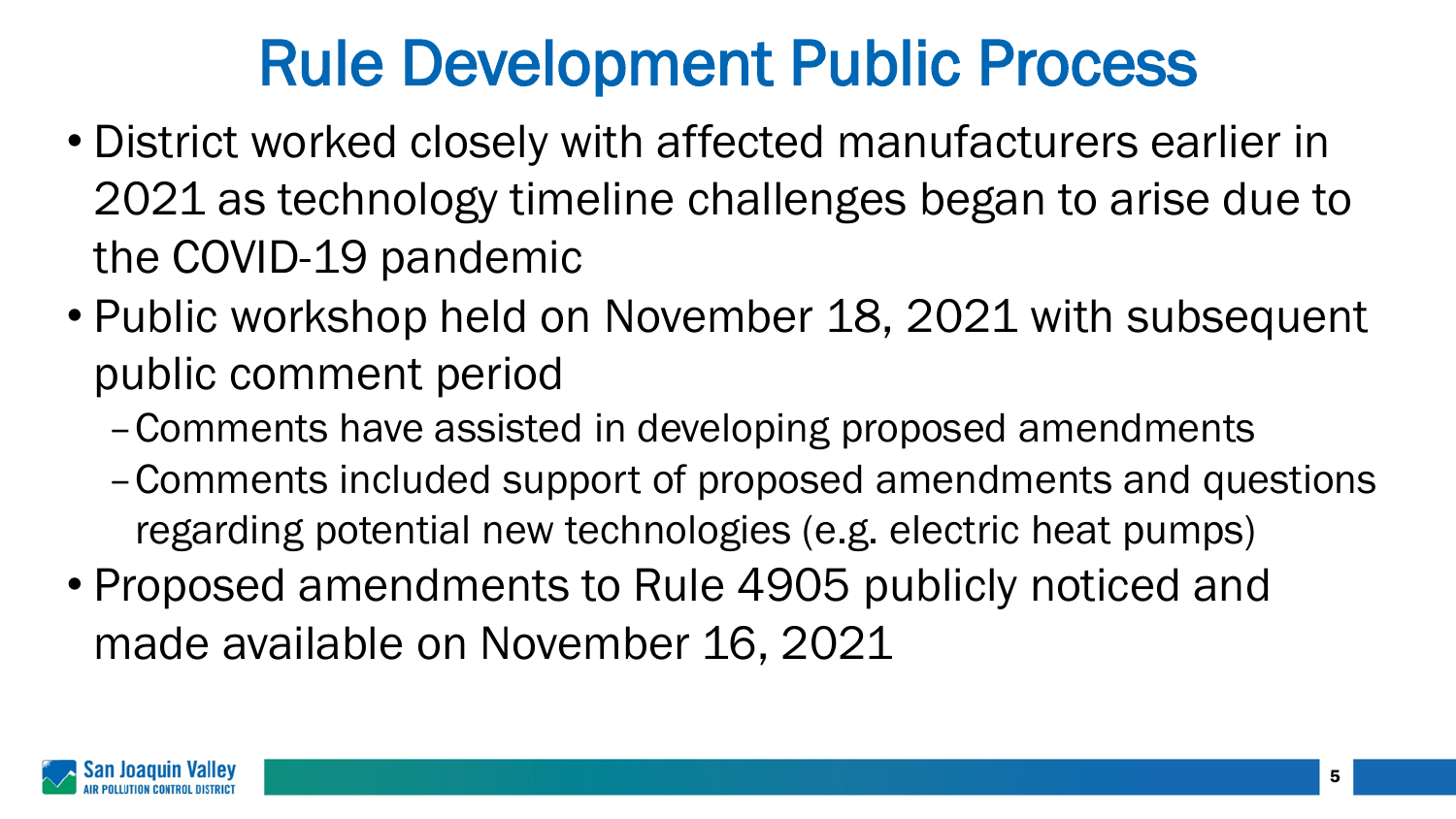#### Looking Ahead

- Additional opportunities for continuing to reduce emissions from residential fuel combustion increasingly feasible
	- Residential space heating ~1.5% of total Valley NOx emissions in 2024
	- Electric heat pumps and residential solar more widely available
	- Recent local ordinances/new building standards requiring electrified space heating and appliances (none in San Joaquin Valley)
- Equity considerations critical as strategies are evaluated by local agencies, CARB, PUC, and other agencies – lowest income families most impacted by high transition capital and energy costs if not adequately studied, considered, and addressed
- Continue work with other air districts, local agencies, state agencies, utilities, and Valley stakeholders to evaluate opportunities for promoting zero-emissions technologies